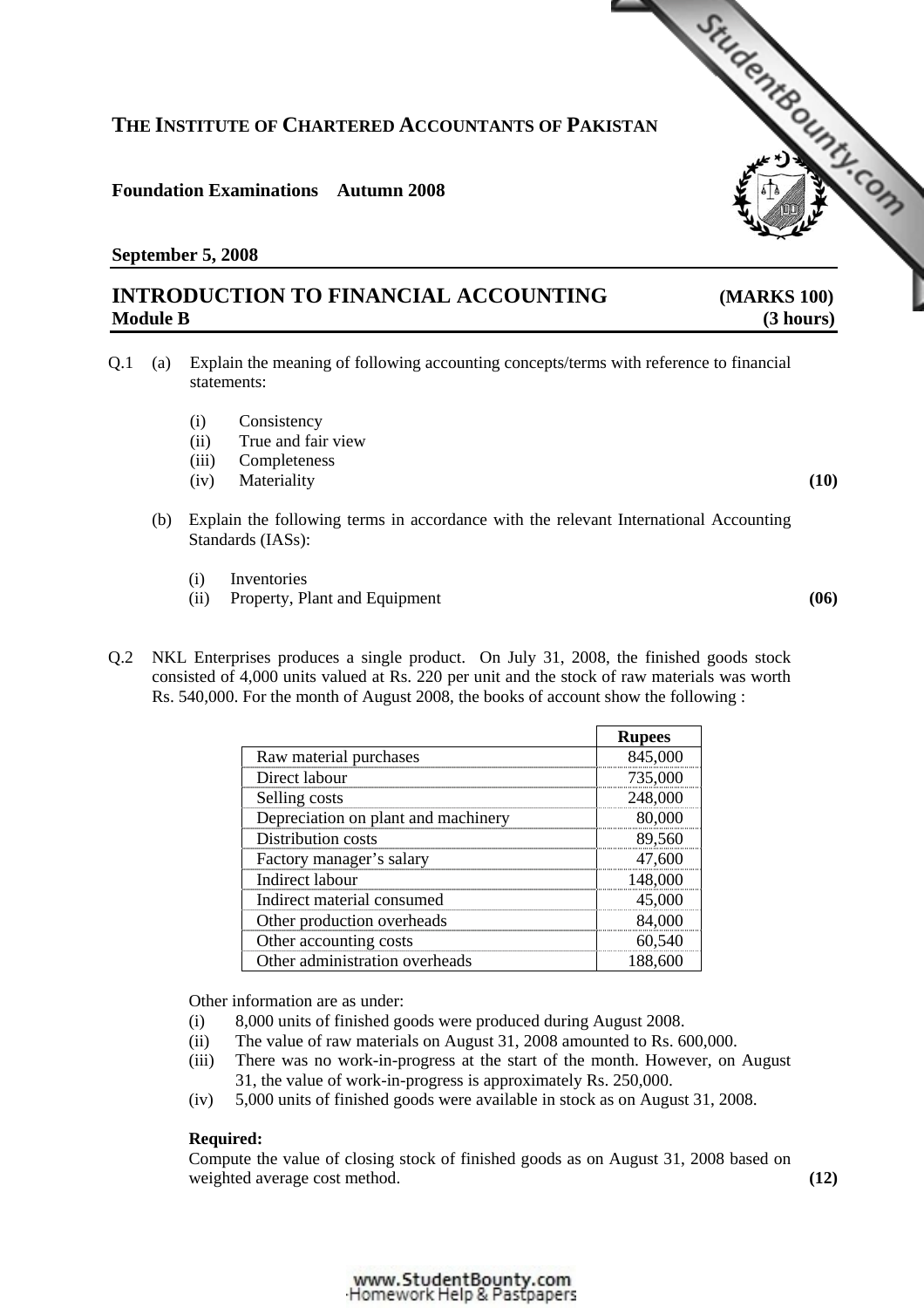| Q.3 | on June 30, 2008 is as follows: | (2)<br>A and B are partners who share profits and losses in the ratio of 3:2. Their balance shee |               | StudentBounty.com |
|-----|---------------------------------|--------------------------------------------------------------------------------------------------|---------------|-------------------|
|     |                                 |                                                                                                  | <b>Rupees</b> |                   |
|     |                                 | <b>Assets</b>                                                                                    |               |                   |
|     |                                 | Fixed assets                                                                                     | 2,625,000     |                   |
|     |                                 | Investments                                                                                      | 437,500       |                   |
|     |                                 | Long term receivables                                                                            | 875,000       |                   |
|     |                                 | Current assets                                                                                   | 1,750,000     |                   |
|     |                                 |                                                                                                  | 5,687,500     |                   |
|     |                                 | <b>Capital and liabilities</b>                                                                   |               |                   |
|     |                                 | Capital account:                                                                                 |               |                   |
|     |                                 | A                                                                                                | 1,050,000     |                   |
|     |                                 | B                                                                                                | 700,000       |                   |
|     |                                 | Long term loans                                                                                  | 1,750,000     |                   |
|     |                                 | <b>Current liabilities</b>                                                                       | 2,187,500     |                   |
|     |                                 |                                                                                                  | 5,687,500     |                   |

 They agree to admit C as a new partner with effect from July 1, 2008 on the following terms and conditions:

 (i) The goodwill of the firm will be valued at 2 years' purchase of the average normal profits of the firm for the last three years. These profits are as follows:

|                          | <b>Rupees</b> |
|--------------------------|---------------|
| Year ended June 30, 2006 | 175,000       |
| Year ended June 30, 2007 |               |
| Year ended June 30, 2008 |               |

 Profit for the year ended June 30, 2008 is inclusive of an insurance claim of Rs. 300,000 received in respect of loss incurred in 2006. The loss for the year ended June 30, 2007 includes a penalty of Rs. 500,000 paid to the government.

- (ii) Goodwill will not appear in the books of the firm.
- (iii) C will bring in cash amounting to Rs. 1,460,000 which includes his share of goodwill in the firm.
- (iv) Assets of the firm were agreed to be revalued as under:

|                                    | <b>Rupees</b> |
|------------------------------------|---------------|
| Fixed assets (net of depreciation) | 3.100.000     |
| Long term receivables              | 875,000       |
| Current assets                     | 1,575,000     |

 Investments will be taken over equally by A and B at their fair market value of Rs. 400,000.

(v) The new profit sharing ratio shall be 7 : 5 : 8.

## **Required:**

- (a) Prepare the following ledger accounts:
	- Revaluation Account
	- Partners' Capital Accounts
- (b) Prepare balance sheet of the firm as on July 1, 2008, after the aforesaid reorganization. **(18)**

#### www.StudentBounty.com Homework Help & Pastoapers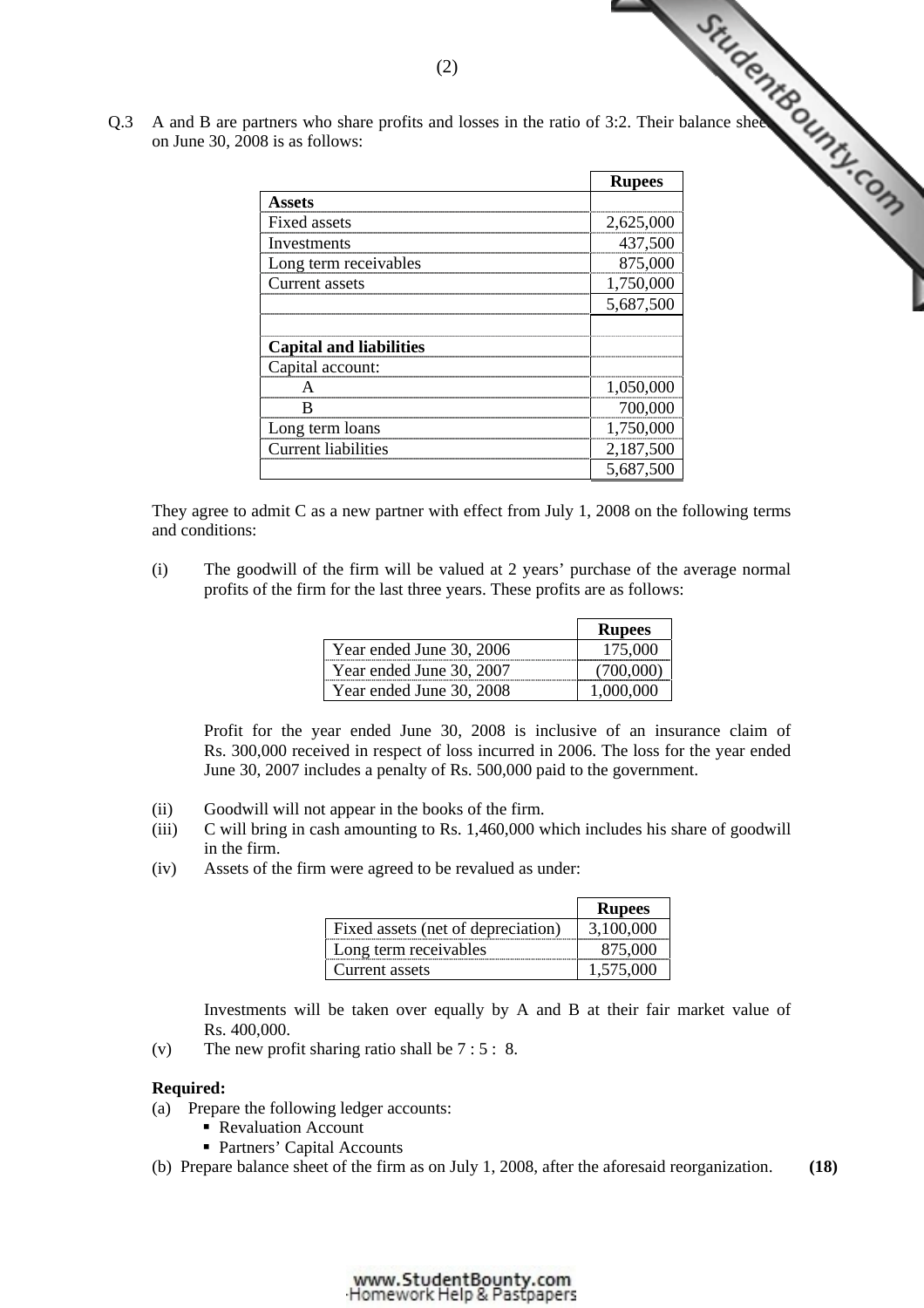| wing balances have been obtained from the books of Gulshan Cricket Club: | (3)           | StudentBounty.com |
|--------------------------------------------------------------------------|---------------|-------------------|
|                                                                          | June 30, 2007 | June 30, 2008     |
| <b>Building</b>                                                          | 6,024,000     | 6,438,150         |
| Furniture                                                                | 3,012,000     | 2,710,800         |
| <b>Books</b>                                                             | 1,129,500     | 1,246,950         |
| Sports equipments                                                        | 1,807,200     | 1,595,200         |
| Investments                                                              |               | 436,000           |
| Advance subscription                                                     | 86,000        | 92,000            |
| Prepaid expenses                                                         | 122,000       | 176,000           |
| Expenses payable                                                         | 186,900       | 207,600           |
| Subscriptions receivable                                                 | 326,000       | 357,000           |
| Cash                                                                     | 1,204,800     | 1,586,500         |

Q.4 The following balances have been obtained from the books of Gul[shan Cricket Club:](http://www.studentbounty.com/) 

(3)

The following information is also available in respect of the year ended June 30, 2008:

(i) Depreciation for the year has been credited directly to the asset accounts. The rates of depreciation are as follows:

| Building            | .5%  |
|---------------------|------|
| Furniture and books | 10\% |
| Sports equipments   | 20\% |

(ii) The club had 600 members on June 30, 2008. No fresh members were admitted during the year but 10 members left the club on January 1, 2008. Subscription per member is Rs. 500 per month.

## **Required:**

- (a) Summary of receipts and payments made during the year ended June 30, 2008.
- (b) Income and Expenditure Account for the year ended June 30, 2008. **(20)**
- Q.5 A shopkeeper made a net profit of Rs. 256,800 for the year ended June 30, 2008 after charging depreciation of Rs. 17,500 and loss on disposal of furniture of Rs. 6,800. The sale proceeds of the furniture were Rs. 12,000.

 During the year, the net book value of fixed assets decreased by Rs. 7,400; debtors increased by Rs. 11,700; stocks decreased by Rs. 21,600 and creditors increased by Rs. 8,900. A long-term loan of Rs. 75,000 was repaid during the year and the shopkeeper withdrew Rs. 120,000 for his own use.

## **Required:**

Prepare the cash flow statement for the year ended June 30, 2008. **(07) (07)** 

Q.6 The trial balance of Eastern Products showed a short credit of Rs. 6,264 as at June 30, 2008. A suspense account was opened for the difference and the profit for the year was then calculated at Rs. 956,180.

The following errors and adjustments were discovered subsequently:

- (i) An invoice of Rs. 3,700 was debited to purchases but the goods were received after year-end and were not included in the closing inventory.
- (ii) Store equipment costing Rs. 8,100 and having a book value of Rs. 3,600 was sold for Rs. 2,500. Cash was debited and store equipment was credited. No other entries were made.

 $(iii)$  A cheque of  $R_s$ , 1,850 received from a customer was dishonoured on June 25, 2008